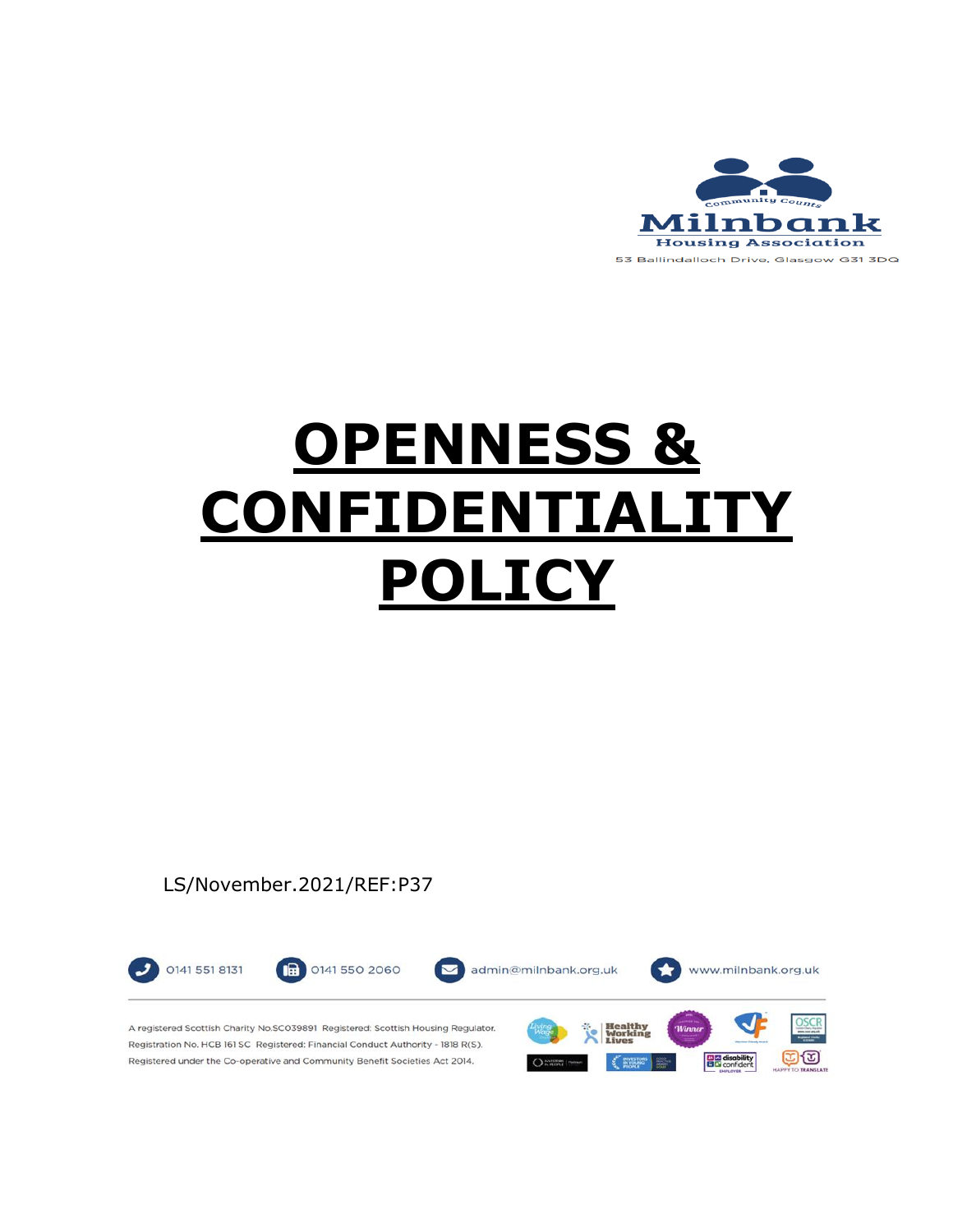## **1. POLICY AIM**

The aim of this Policy is to ensure that, in terms of good practice; Milnbank Housing Association (MHA) conducts its affairs openly and makes information publicly available unless there are justifiable reasons for withholding it. The Policy also sets out the standards of confidentiality that all MHA Management Committee Members (MC) and employees must meet when dealing with personal or sensitive information.

**Policy Statement** - The Association is open about and accountable for what it does. It understands and takes account of the needs and priorities of tenants, other service users and stakeholders. And its primary focus is the sustainable achievement of these priorities.

# **2. RELEVANT LEGISLATIVE & STATUTORY OBLIGATIONS**

MHA will comply with all relevant statutory and regulatory obligations that apply to making information available. These obligations include: data protection, GDPR, Equality, Human Rights, Housing, the SHR and the SPSO.

### **3. OPERATIONAL**

MHA strives to make information available to tenants, owners and other customers about MHA's services, its performance and future plans. This may take the form of issuing regular newsletters, holding public meetings, MHA website, displaying literature in the office reception etc.

MHA will respond positively to requests for information, unless there are justifiable reasons why it is not possible to do so (E.g. due to confidentiality of individuals would be compromised, or information requested is commercially sensitive).

The Openness & Confidentiality Policy should be read in conjunction with other MHA policies (e.g. Protection from Harassment, Handling Complaints, Communication, Whistleblowing, Unacceptable Actions and GDPR) as they aim to assist MHA encouraging openness and promoting confidence in those who have contact with the Association.

## **4. MAINTAINING CONFIDENTIALITY**

Alongside our commitment to openness, MHA will protect individuals' rights to confidentiality and we will have clear arrangements for dealing with any business matters that need to remain confidential.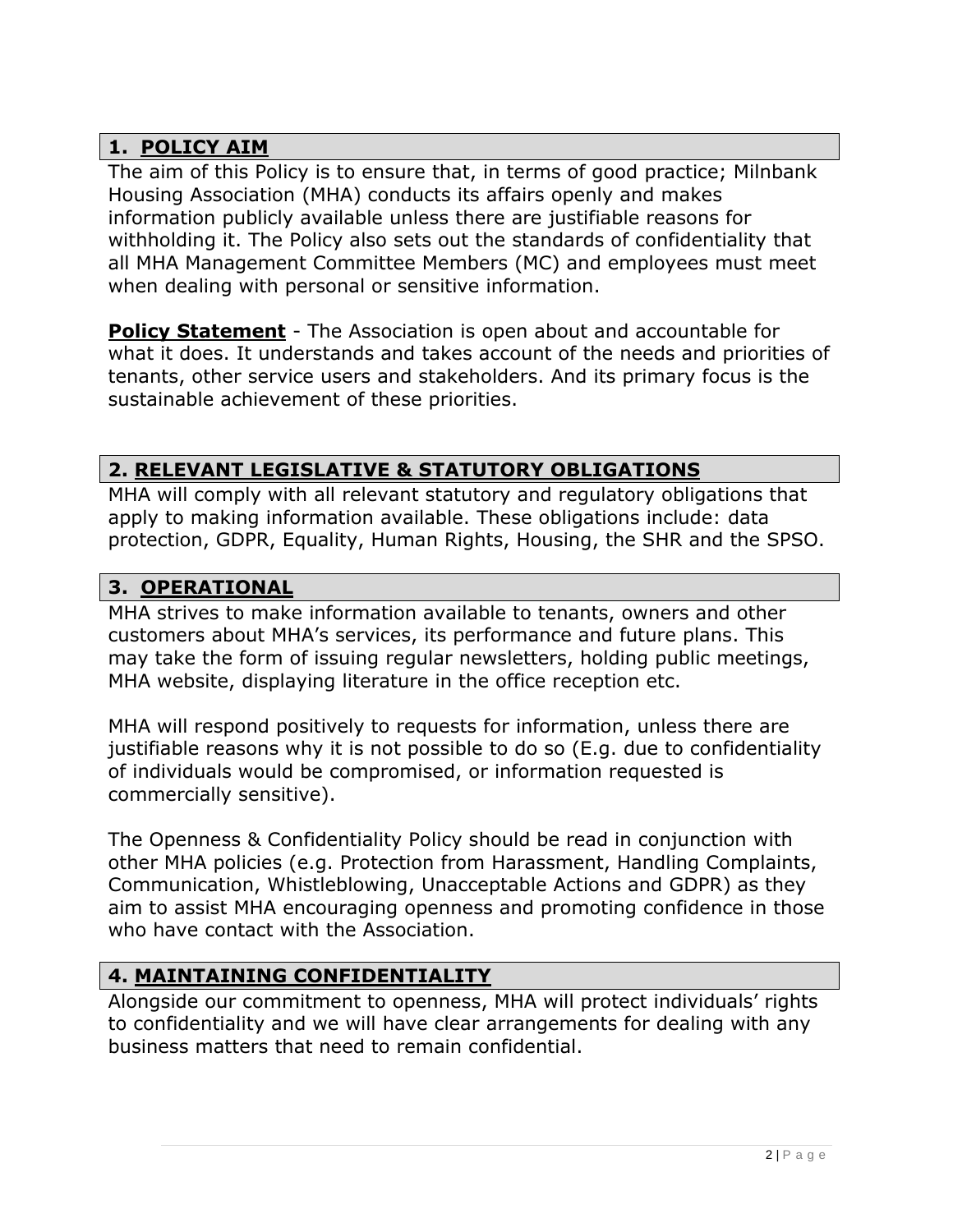a) Residents of MHA - MHA operate the GDPR which means that residents' personal data is processed and retained in accordance with the Fair Processing Notice. Full details of this are highlighted in the GDPR Policy.

b) Management Committee Members – As the governing body, the MC recognises it is accountable to MHAs tenants, and has a wider public accountability to the taxpayer as a recipient of public funds, and actively manages its accountabilities.

The MC members are bound by MHA's Code of Conduct. All business conducted at committee meetings is regarded by the MC as strictly confidential, unless agreed otherwise, and will not be discussed with members of the public at anytime. Where a confidential minute of a meeting is recorded or a confidential report issued to MC members, this literature will be retained in MHAs official record file with access being limited to the Directorate.

Where any MC member has a conflict of interest in any aspect of the business to be discussed, this is declared at the start of the meeting with the Member physically leaving the room during the discussion. All declarations of interest are recorded in the appropriate register.

c) MHA Employees - All employees are bound by the confidentiality clause within the Associations Code of Conduct and the Conditions of Service. When discussing MHA business, residents have the right to speak to the relevant member of staff in private with the discussion being confidential.

Access to data of a personnel nature (e.g. staff personnel files) is restricted to authorised HR staff and processed in accordance with the terms of the GDPR.

All MC and staff must comply with this policy. Breaches of confidentiality are a serious matter and may be considered as gross misconduct, and could result in dismissal of employees or removal of Committee members.

d) The Scottish Housing Regulator (SHR) - The SHR, the regulatory body for housing associations, has inquiry powers to make routine requests for information from social landlords (e.g. Annual Returns on performance, financial information etc.). MHA is open, co-operative, and engages effectively with all its regulators and funders, notifying them of anything that may affect its ability to fulfill its obligations. It informs the SHR about any significant events such as a major issue, event or change as set out and required in notifiable events guidance.